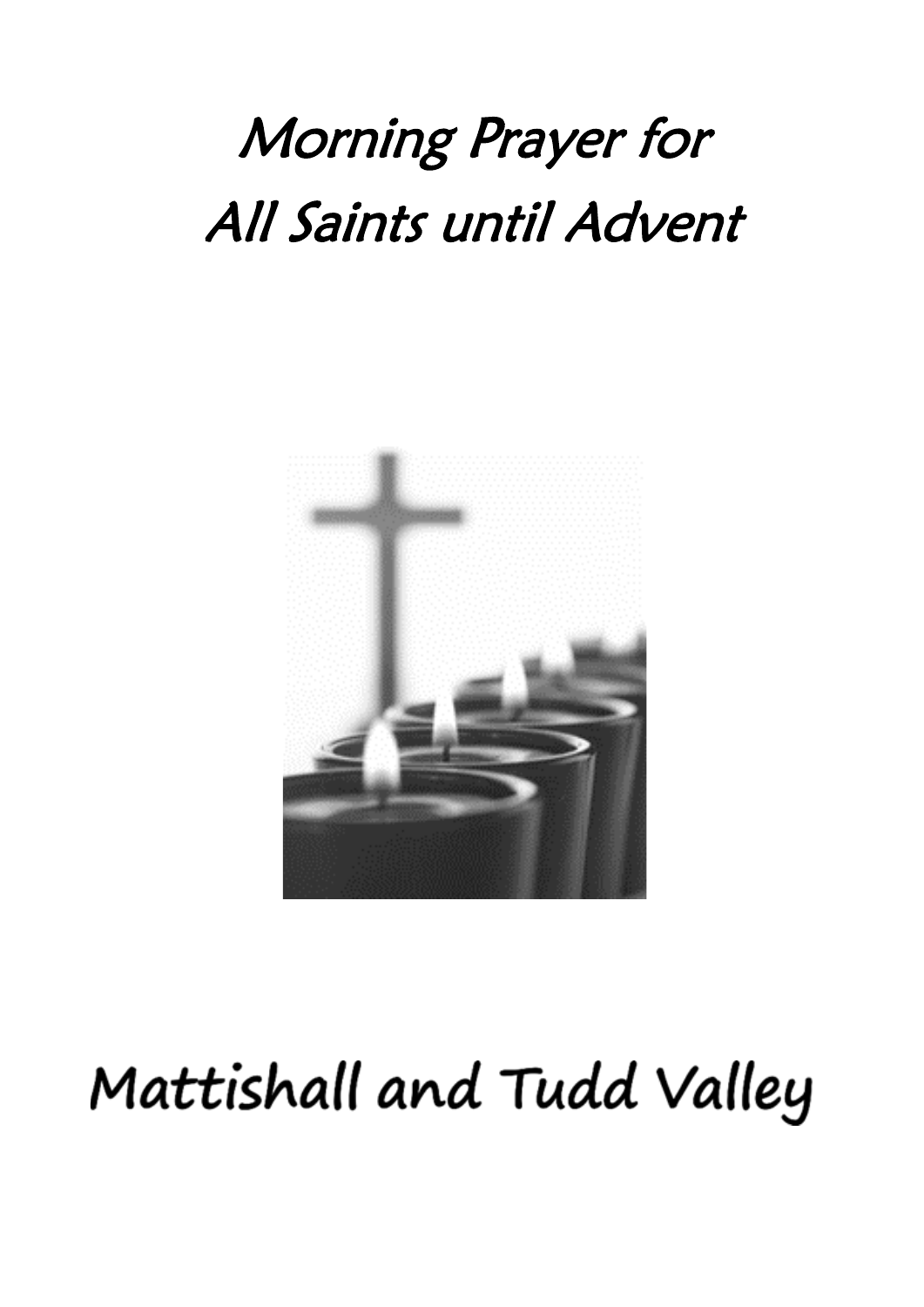## Seeking God Together

From Monday to Saturday every week, we gather together at 9am to hear God's word and pray together.

We intercede on behalf of our villages and our world and we seek to hear God's voice of guidance and blessing.

All Saints' tide celebrates people in whose lives the Church as a whole has seen the grace of God powerfully at work. It is an opportunity to give thanks for that grace, and for the wonderful ends to which it shapes a human life; it is a time to be encouraged by the example of the saints and to recall God's holiness growing in the ordinary circumstances, as well as the extraordinary crises, of human living.

**We invite you to join us via Zoom using these details** 

**Meeting ID: 835 1392 5378**

**Password: 858873** 

**Or** 

**Use this booklet and the daily readings for each day on your own at home**

Each Day focuses on a different village Monday -Hockering Tuesday - Yaxham Wednesday - Welborne Thursday - East Tuddenham Friday – North Tuddenham Saturday— Mattishall (All Saints)

Common Worship: services and prayers for the church of England 2000– 2005. Prayer for those affected by corona virus: the church of England 2020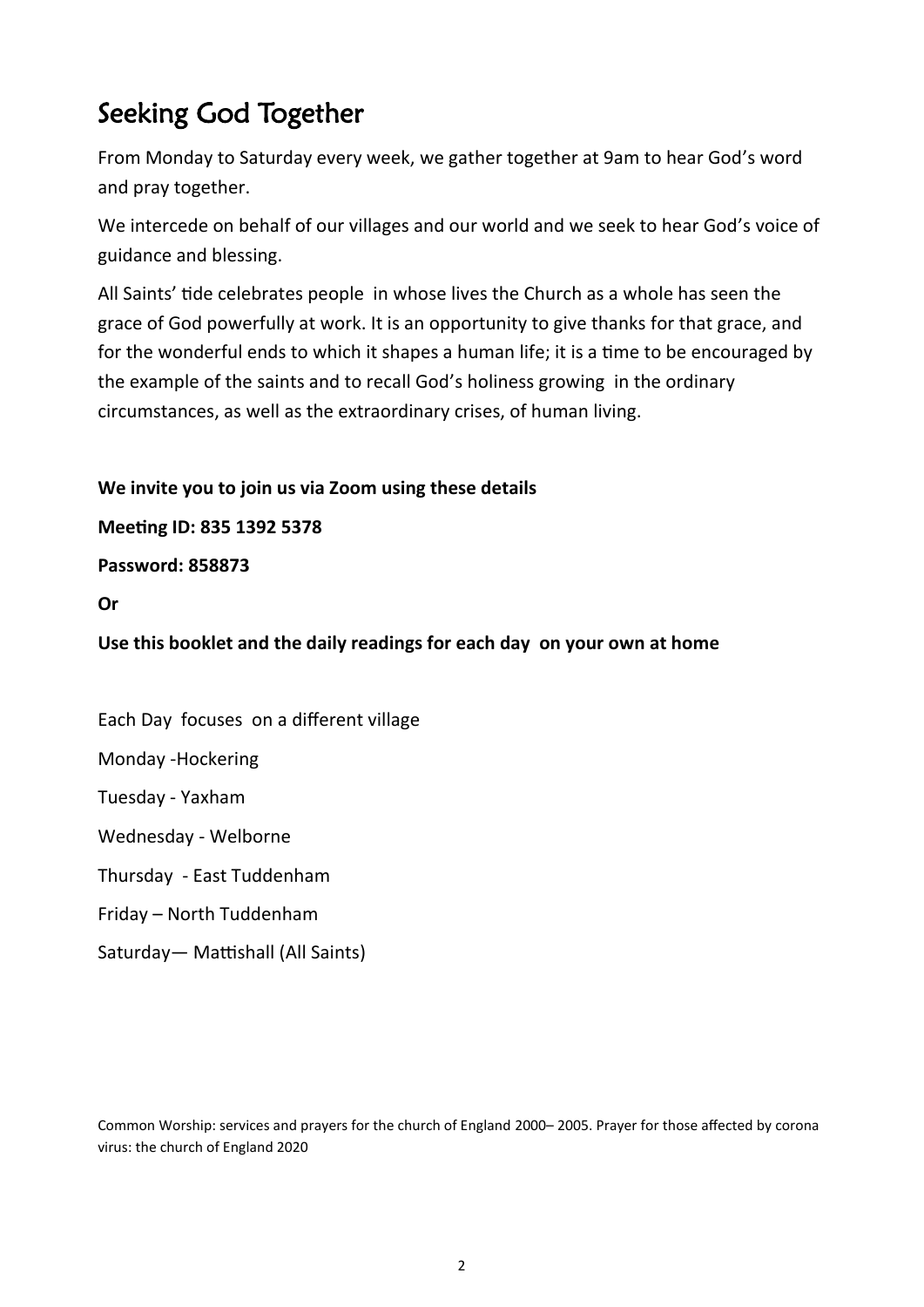## Morning Prayer for All Saints to Advent

#### Preparation

O God make speed to save us. **O Lord make haste to help us**

Teach me your way, O Lord, and I will walk in your Truth;

**Knit my heart to you, that I may fear your name.**

*Psalm 86:11*

## The Word of God

*One or more psalms, and one or more Bible readings are used.* 

I will sing forever of your love O lord. **My lips shall proclaim your faithfulness.**

### Prayers

*Prayers may include these concerns : That the church would bear the fruit of the Spirit That the World would hear the word of God That the Saints on earth may be inspired by the saints in Glory.*

*In our Benefice please pray for the village allocated for today ( see page 2)*

*We use the prayers from the diocesan calendar set for today*

## Collect for All Saints to

### Advent

God of holiness, your glory is proclaimed in every age: as we rejoice in the faith of your saints, inspire us to follow their example with boldness and joy; through Jesus Christ our Lord. *Amen.*

#### **And /or**

Almighty and Everlasting God,, You have kindled the flame of love in the hearts of the saints; Grant to us the same faith and power of Love , That as we rejoice in their triumphs, We may be sustained by their example and fellowship; Through Christ Our Lord **Amen** 

## Lord's Prayer

**Our Father in heaven, hallowed be your name, Your kingdom come, your will be done, on earth as in heaven. Give us today our daily bread. Forgive us our sins as we forgive those who sin against us. And lead us not into temptation but deliver us from evil. For the kingdom, the power and the glory are yours now and forever. Amen**

## The Conclusion

May the risen Christ give us his peace. **Amen**